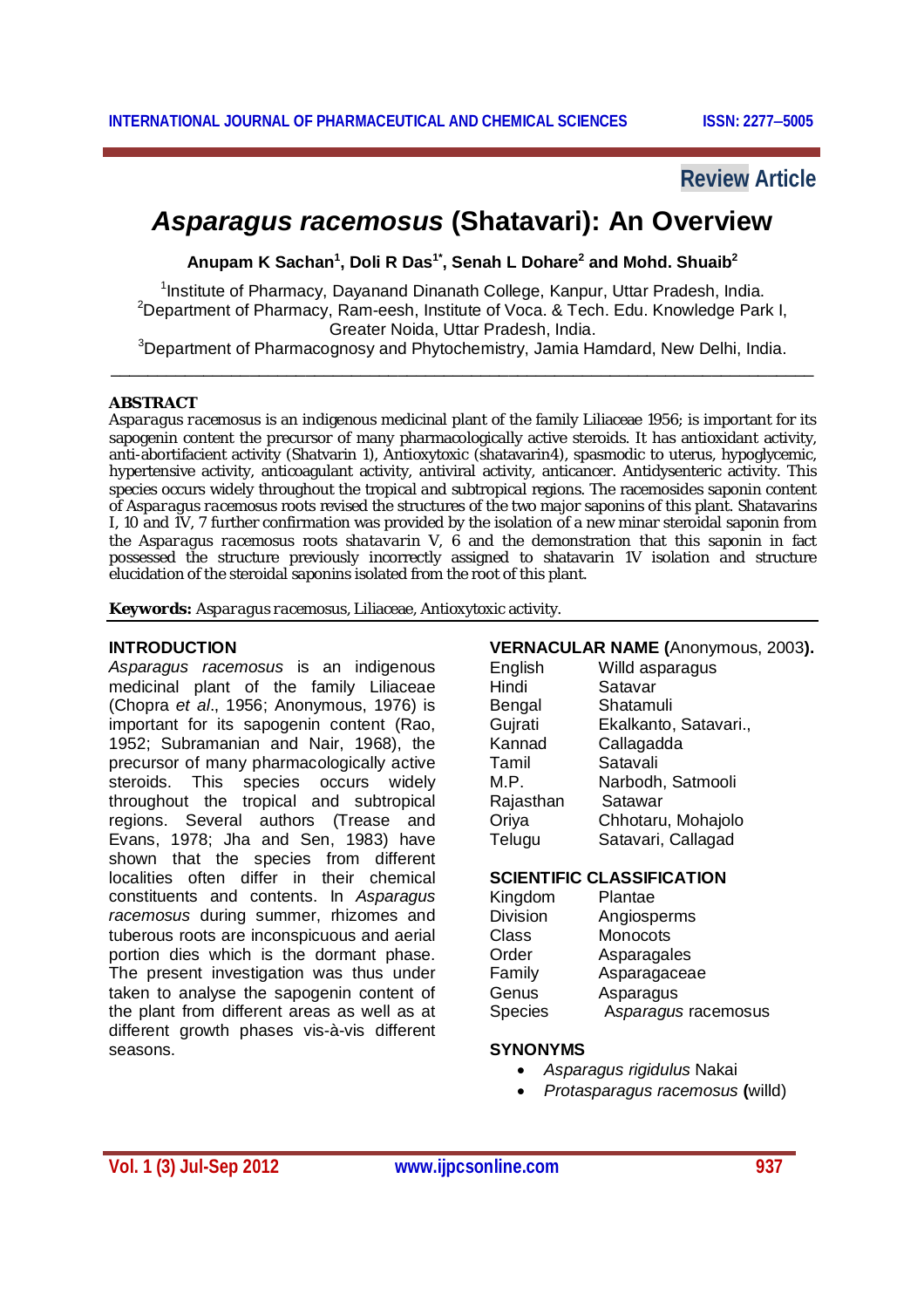### **PLANT PART USED**

Tuberous Roots, Leaves, flowers and fruits



#### **HABITAT**

This climber growing in low jungles is found all over India; especially in Northern India. (Nadkarni, 1954**).** The plant is a climber growing to 1-2m in length found all over India (Jarald & Jarald, 2007).

#### **DESCRIPTION**

*Asparagus racemosus* is plant with a woody stem that sends runners out has needle like leaves with small white flowers, (Aviva Romm, 2010), Scandant, much branched spinous under shrub with tuberous, short root, stock bearing numerous fusiform tuberous roots 30-100cm thick leaves reduced to minute chaffy scales & spines. Cladodes acicular 2-6 hate, falcate finely acuminate flower white, berries 7mm in diameter, globose, 1-seeded, red (Sharma *et al*., 2000).

#### **DISTRIBUTION**

Throughout India, Tropical and subtropical parts including Andamans and ascending in

the Himalayas up to an altitude of 1500m (Sharma *et al*., 2000).

#### **PROPAGATION AND CULTIVATION**

The plants can be successfully grown in Varity of soil, but it prefers sandy well drained soil. They can be propagated by seeds and divisions of rhizomatous disc. Seedling should be planted preferably on ridges, 60 in to 60 cm apart. Application of 12 tons per hectare increases the yield of roots considerably. Harvesting is recommended 40 months after plantation. Shatavari can also be propagated by shoot tip culture on MS medium supplemented with BAP (0.5mg/l).Shoot tip proliferates into a number of offshoots supplemented with NAA (1.0 mg/l)+ kn (0.5 mg/l) ( Sharma *et al.,* 2000).

#### **MORPHOLOGY Macroscopy**

The air dried roots are brown in color, tuberous, elongated, and tapering at both the ends, up to 30-100 cm long. The fresh roots are fleshy and white in color; while on drying it become shrinked, longitudinal ridges appeared and the color turned light brown. Outer surface of the fresh root is soft and contains epidermal hairs. Taste is mucilaginous, fracture brittle. The powder drug swells on moistening with water. Roots are cylindrical, fleshy tuberous straight orslightly curved, tapering towards the base & swollen in the middle; white buff colour,5- 15cm in length 1-2 cm diameter (Jarald & Jarald, 2007).

#### **Microscopy**

Transverse section of the root is circular or elliptical, periderm is composed of 5-6 layers of compact cells, tangentially elongated thin walled phellem. About 2-3 peripheral layers of cork cells followed by a single layer of phelloderm. The phelloderm is followed by 6-7 layers of cortical cells. Vascular bundles are arranged in the center forming a circular ring. Protoxylems are arranged toward the center; while the metaxylem toward the outer side. There is a wide zone of secondary phloem composed

**Vol. 1 (3) Jul-Sep 2012 www.ijpcsonline.com 938**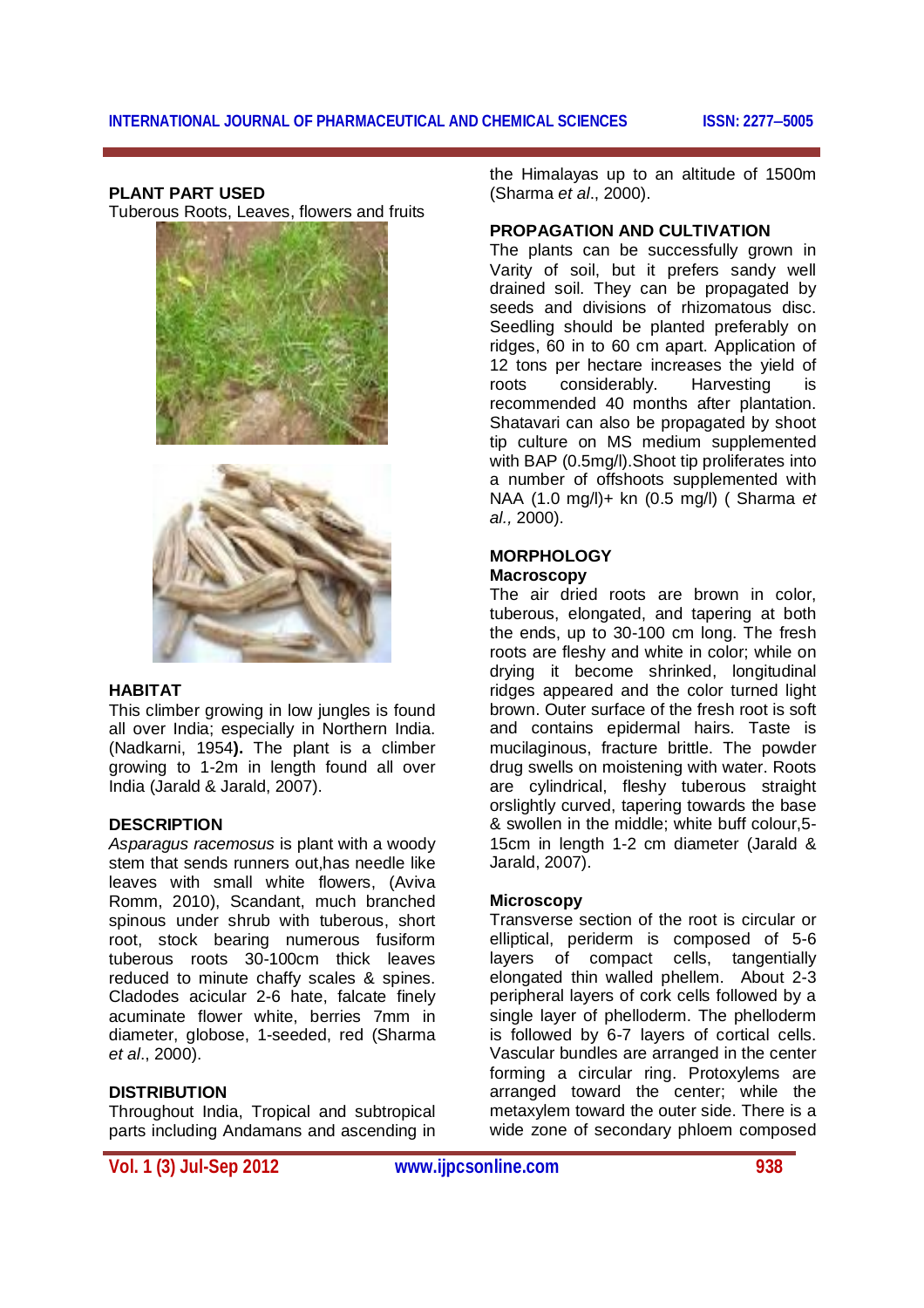#### **INTERNATIONAL JOURNAL OF PHARMACEUTICAL AND CHEMICAL SCIENCES ISSN: 22775005**

of sieve tubes, companion cells and phloem parenchyma. A wide zone of secondary xylem, which is composed of vessels, tracheids and xylem parenchyma, follows secondary phloem. The epidermal layers contain numerous epidermal hairs (Anonymous, 2003).

#### **Reported Phytoconstituents**

Recently, the racemosides **(**Mandal *et al*., 2006**)** the saponin content of *Asparagus racemosus* roots revised the structures of the two major saponins of this plant. Shatavarins I,10 and 1V,7(Hayes *et al*., 2006a**).** further confirmation was provided by the isolation of a new minar steroidal saponin from the *Asparagus racemosus* roots (Hayes *et al*., 2006*b*) *shatavarin* V, 6 and the demonstration that this saponin in fact possessed the structure previously incorrectly assigned to shatavarin 1V **(**Jadhav and Bhutani, 2006; Ravikumar *et al.,*1987**)** isolation and structure elucidation of the steroidal saponins isolated from the root of this plant. A limited number of steroidal saponins have been reported previously from the roots of this plant, with the majar one being shatavarins 1 and 4 **(**Ravikumar *et al*., 1987; Joshi and Sukh, 1988; Jadhav and bhutani, 2006) shatavarin V (Hayes *et al.,* 2006b) and Immunoside (Handa *et al.,* 2003)**.** From the herbs of *Asparagus racemosus* (roots) sarsapogenin, saponins A4-A7, Glycosides of quercetin, rutin, hyperoside and diosgenin, quercetin 3-glucuronide, sitosterol and stigmasterol alongwith their glucosides, two spirostanolic and furostanolic saponins and sapogenin, 4 saponins, viz., shatavarin 1 to 4, polycyclic alkaloid, asparagamine A and disaccharide in roots are reported ( Lopez *et al.,* 1996).

**Structures of some reported phytoconstituents of**  *Asparagusracemosus*



**Shatavarin**



**Rutin**



**Querecitin**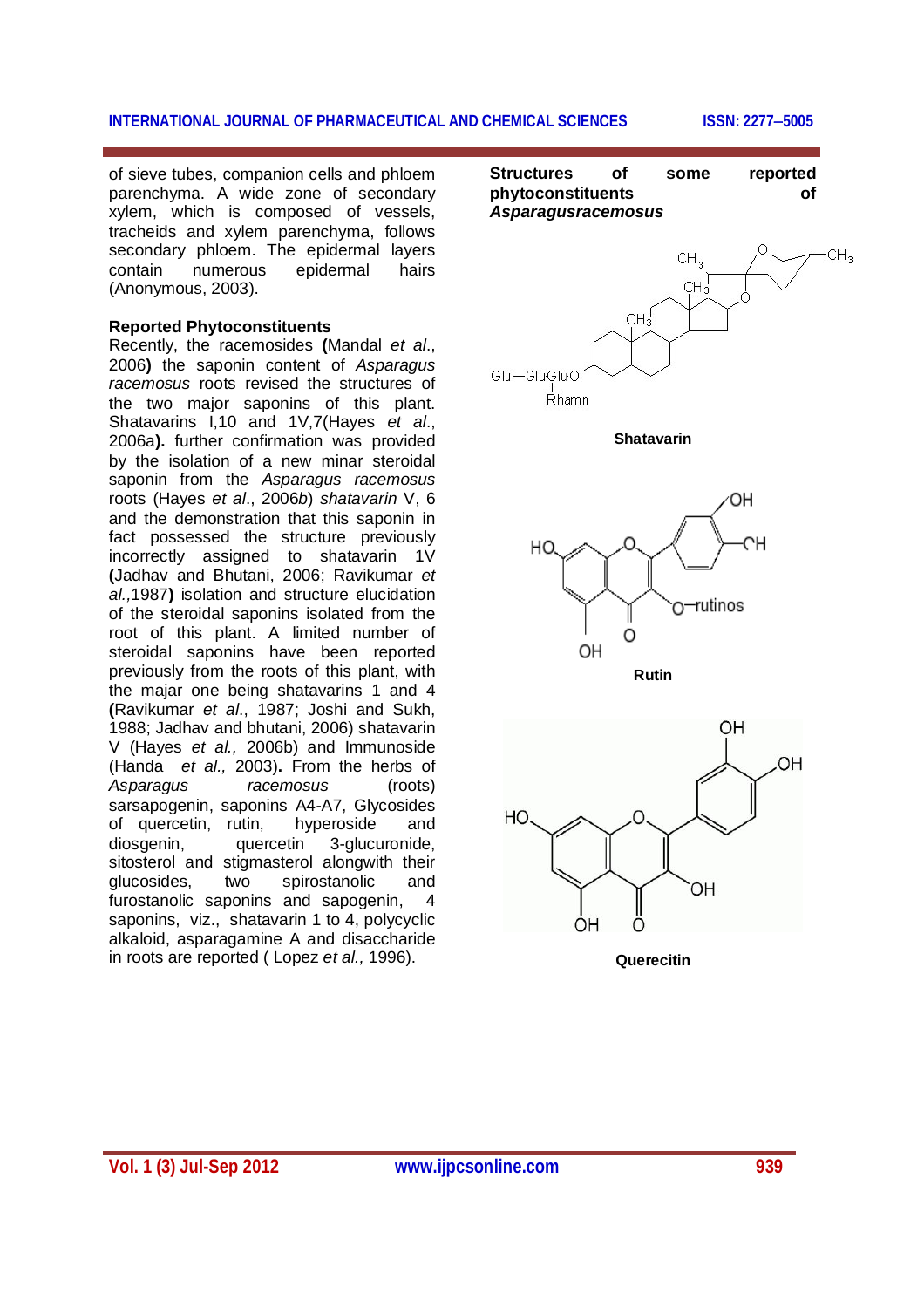#### **INTERNATIONAL JOURNAL OF PHARMACEUTICAL AND CHEMICAL SCIENCES ISSN: 22775005**



**Polysaccharides**

#### **SUBSTITUTES AND ADULTERANTS**

It is reported that in Indian markets apart from *Asparagus racemosus,* the roots of *Asparagus sarmentosus* Linn., *Asparagus curillus Ham*., *Asparagus filicinus Ham*. And *Asparagus sprengeri* Regel are also being probably sold in the name of Shatavari (Sharma *et al.,*2000).

#### **PHARMACOLOGICAL ACTIVITIES**

Anticancer activity, antidysenteric activity, antifungal activity, antibacterial activity, antiinflammatory activities, antiulcer activity, antioxidant activity, anti-abortifacient activity (Shatvarin 1), Antioxytoxic (shatavarin4), spasmodic to uterus Hypoglycemic, hypertensive activity, anticoagulant activity (Sharma *et al.,* 2000).

#### **FORMULATIONS AND PREPRATIONS**

Shatavari kalpa, Eranda paka, Puga khanda, Bhrihatchagaladya ghrita, Phalaghrita, Narayana taila, Shatavaryadi ghrita, Garbhachintamani rasa, Vishnu taila Shatavari modaka, Shatamoolyadi lauha, Shatavari panaka, Brihatashwagandha ghrita ( Sharma *et al*., 2000).

#### **MEDICINAL USES**

Plants for a future can not take any responsibility for any adverse effects from the use of plants. Always seek advice from a professional before using a plant medicinally. Alterative; Antispasmodic; Aphrodisiac: Demulcent: Digestive: Diuretic: Galactogogue; Infertility; Women's

complaints. Root is employed in Diarrhea as well as in cases of chronic colic and dysentery. "Root boiled with some bland oil, is used in various skin diseases 'root is boiled in milk and the milk is administered to Shatavari (this is an Indian world meaning a woman who has a hundred husbands) is the most important herb in ayurvedic medicine for dealing with problems connected women's fertility. It is taken internally in the treatment of infertility, loss of libido, threatened miscarriage, menopausal problems, hyperacidity, stomach ulcer and bronchial infection. Externally it is used to treat stiffness in the joints (Bown, 1995).The root is used fresh in the treatment of dysentery. It is harvested in the autumn and dried for use in treating other complaints. The whole plant is used in the treatment of diarrhea, rheumatism, diabetes and brain complaints. It is also Used in Management of behavioral disorder and minimal brain dysfunction (Sheth *et al.,* 1991).The rhizome is a soothing tonic that acts mainly on the circulatory, digestive, respiratory and female reproductive organs. The root is alterative, antispasmodic, aphrodisiac, demulcent, diuretic, galactogogue and refrigerants (Chopra *et al*., 1986).

#### **REFERENCES**

- 1. Anonymous. The wealth of India, Raw materials (CSIR), New Delhi, 1985,1; A (Rev.), 470.
- 2. Anonymous. Quality standards of Indian Medicinal plants, Indian